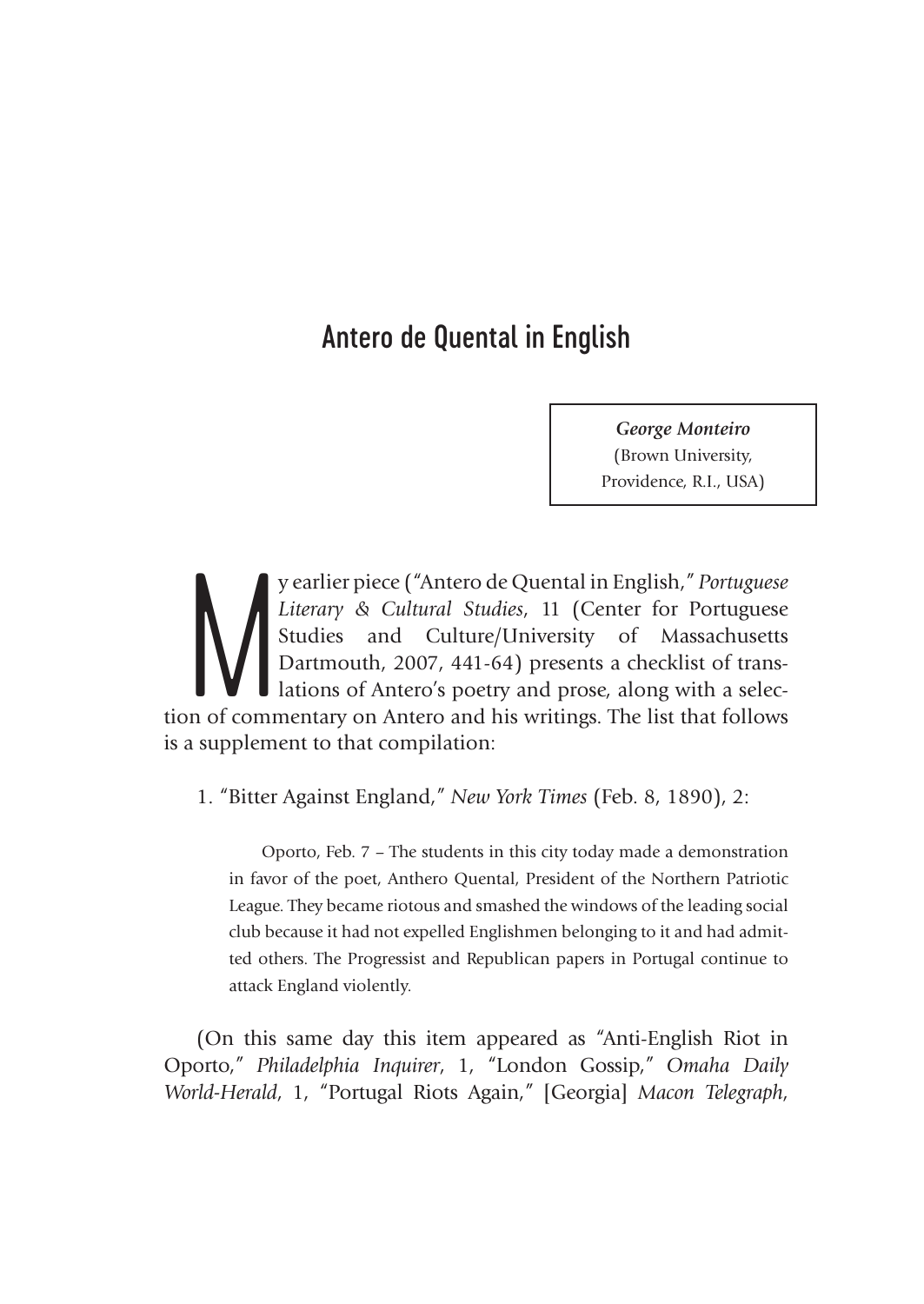## REAP / JAPS 27

1, "Portuguese Students Smash Windows," [Baltimore] *Sun*, 1, and "Students Riotous," *Dallas Morning News*, 6).

2. "The Portuguese Periodicals," (London) *Review of Reviews* (Apr. 1890), 1: 328:

> Senhor Anthero de Quental continues his dissertation on the 'General Tendencies of Philosophy, in the Latter Half of the Nineteenth Century,' Hegelianism is the ultimate expression of dogmatism in modern philosophy. Senhor de Quental bids us look to other elements of the same philosophic spirit, at present, latent and developed, to vitalise contemporary thought (…). Senhor Oliveira Marques continues his interesting historical study of the 'Sons of D. John I.,' the children of the fairhaired Lancastrian princess.

3. "The Portuguese Periodicals," (London) *Review of Reviews* (May 1890), 1: 431:

> Senhor Eça de Queiroz continues to edit the delightful letters – anecdotic, paradoxical, and semi-philosophical – of Fradique Mendes; Senhor Moniz Barreto writes and enthusiastic review of *Le Disciple*, 'with which no contemporary novel will bear comparison (…). To meet with so masterly an analysis, we should have to go back as far as Flaubert, and even, perhaps, as far as Stendhal.' O! shade of Stendhal, what can you have done to Senhor Moniz Barreto? There are further installments of Senhor de Quental's work on the general tendencies of contemporary philosophy; of Senhor Yagrue Lima's on the philosophy of Tolstoi; of Senhor Martens' [*sic*] 'Sons of D. John,' and of the Portuguese version of 'King Solomon's Mines.'

4. Emilio Castelar, "Politics in Portugal," (Chicago) *Sunday Inter Ocean* (Jan. 25, 1891), 26:

> If [Teóphilus] Braga stands unequalled as expressing the acme of scientific knowledge, Quental represented no less eminently in his day the republican propaganda. He upheld before the world the rights of man, the equality of all, and the principles of self-government, while in the same manner as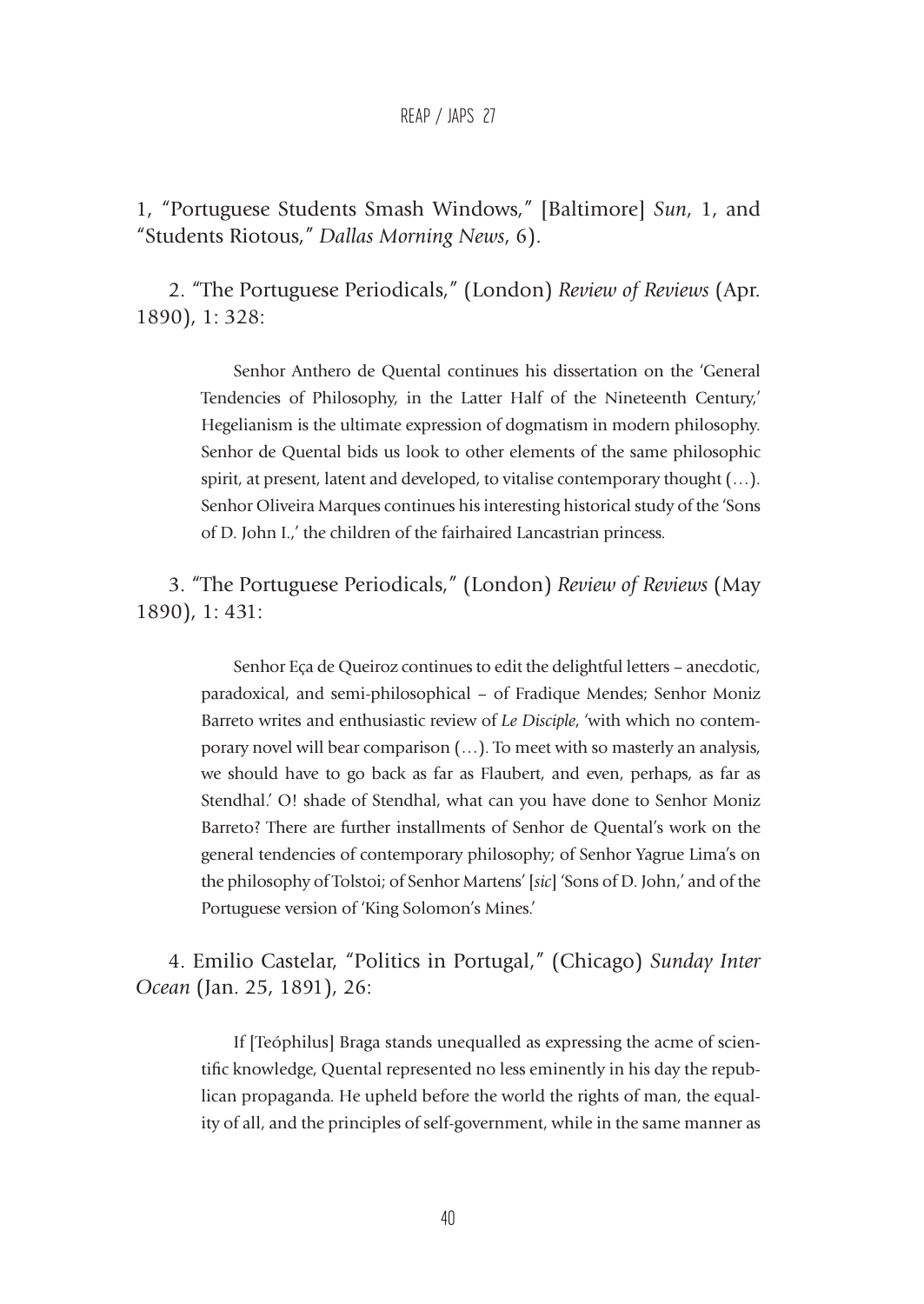Dr. Faust did away with the exact sciences, modern metaphysics and human history. His lyric poetry, which has the gracefulness of an Athenian courtier, and his stories full of the richest eloquence, contain ideas which the people will never let die, and which are calculated to bring to them some later day the full enjoyment of true liberty.

If Braga represented science and Quental the apostolate, Deus personated the poetry of the great scientific and literary republican movement in Portugal. Melodies more sweet than his it is impossible to find. There is something of Bellini's music in the simple beauty of his words.

5. Nathan Haskell Dole, "Boston Letter," (New York) *Critic* (Mar. 21, 1891), 15: 155:

> [T]here are many more Portuguese novels that deserve attention; I may mention 'A Reliquia,' by **Eça de** Queiros, 'O Primo Basilio,' 'O Crima [*sic*] de Padre Amaro,' and a dozen other stories by Teolfilo Braga,

Oliveira Martins, Antero de Quental, Tomás Ribeiro, and others.

6. G. Y. [George Young?], "A Portuguese Poet [review of Edgar Prestage's *Anthero de Quental: Sixty-four Sonnets*]," (London) *Bookman* (Sept.1894), 6: 179-80:

> Anthero de Quental, the Philosopher-Mystic, is one of the three distinguished poets that Portugal has produced in this century (…) and his sonnets are, exception those of Camoens, the finest in the language." So says his English translator, to whom, by-the-bye, we already owe the excellent version of that curiosity of literature and monument of passion, 'The Letters of a Portuguese Nun.' De Quental was not a great poet, nor even a very original writer, and the fairly modest claims which his translator makes for him are perhaps pitched a little too high. But besides the interest of his literary importance to his own country, he had an exceedingly attractive personality, and is well worth study as a curious result of German mysticism working on a Southern mind. Born half a century ago, he died, by his own hand, after years of ill-health, in 1892. A man of peculiarly impressionable mind, and of generous spirit, he took part in, and reflected almost all the principal movements, social and intellectual,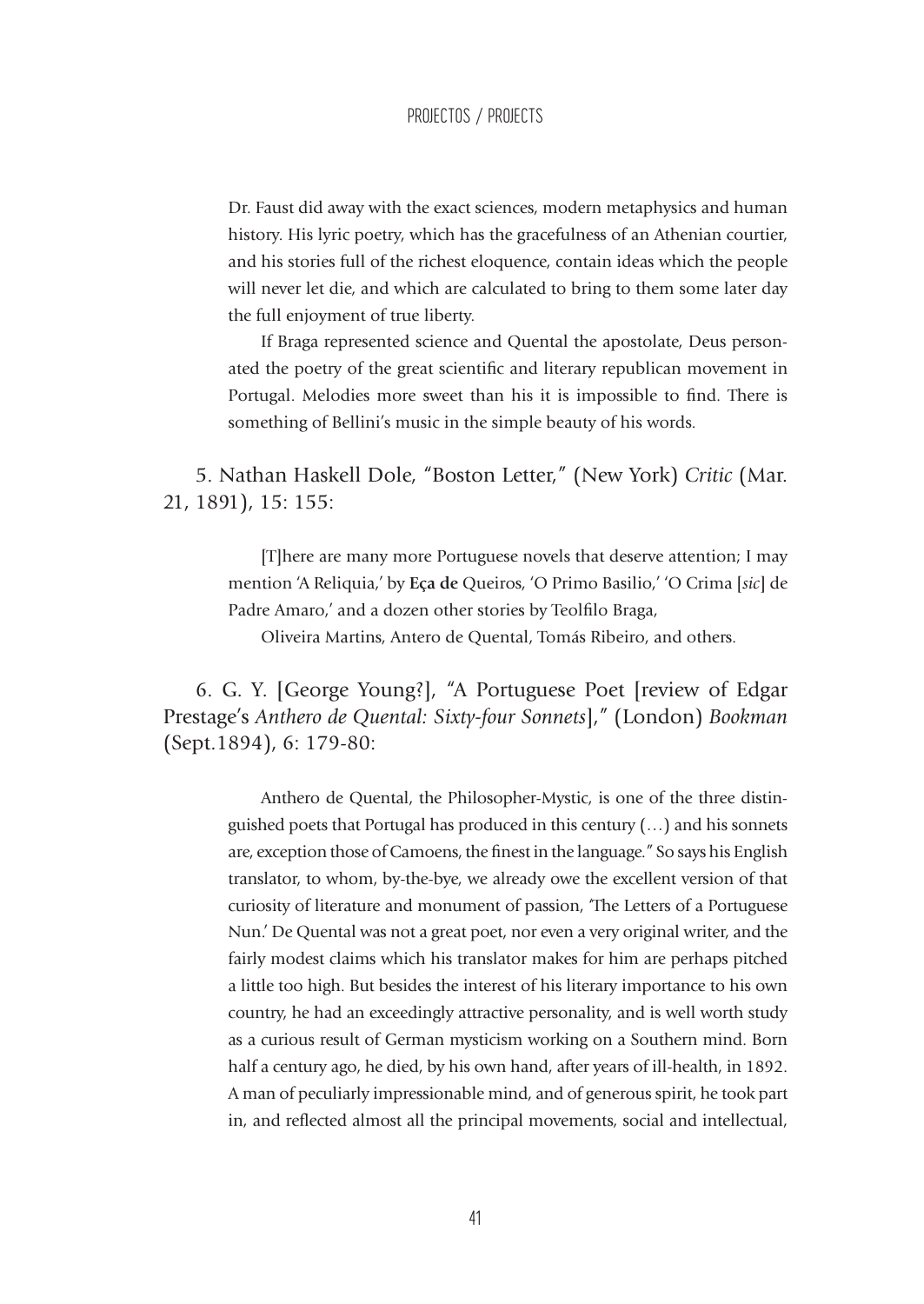## REAP / JAPS 27

of his time. Socialist organizer and leader, his contributions to journalistic literature were numerous and full of earnest conviction. These he set little store by, however. His sonnets were the book of his heart, and read in their order, tell plainly the story of the growth of his mind, from the time he threw over his early faith, through the various periods of mingled hope and despair, of black pessimism, to his final epoch of rather hazy Buddhistic belief and hope in the cessation of being as the best that life has to offer. The influence of poets of other nationalities is very evident in his work, notably of Heine, Leopardi, and Baudelaire. His cast of mind is most like the second, though he borrowed most directly from the third; indeed, Baudelaire, with all the devilry, and, it must also be said, a good part of the genius taken away, presents a fair idea of Anthero de Quental.

He is a true poet, if not a great one, and of that rank and character that have an interest and value far beyond their poetic worth. Minor poets should have their due. If they are not mere versifiers, there are few better books than their scorned ones in which to read the aspirations, the weaknesses, the despairs of the human heart. Their very maladies, which their greater brethren escape, or hide, or transform, are guides to knowledge. And de Quental, if not a strengthening poet, has much subtlety and sensitiveness of mind and feeling to reveal.

One cannot say he has been fortunate save in the enthusiasm of his translator. Mr. Prestage has a detestable habit of concocting hideous words – 'Near to the sea I sat down tristfully;' 'And hovering high above, pure Pensament;' 'I'm cradled by your song so mighteous,' are a few examples. And what sonnet was ever before permitted such an ending as

'But the Ideal, the Word, the Essence, and The Greatest Good reveal themselves alone To man beneath the sky of Conscience-land'?

De Quental's best sonnets are those on Death, in whose near presence he lived for years, and the translator has in them risen nearer to the level of the original. It is the poet's own experiences that are expressed with sincerity of feeling and spirituality, and by his own images. Yet in these, the most personal of his poems, the influence of Baudelaire is very plainly seen. 'Death's Message,' beginning: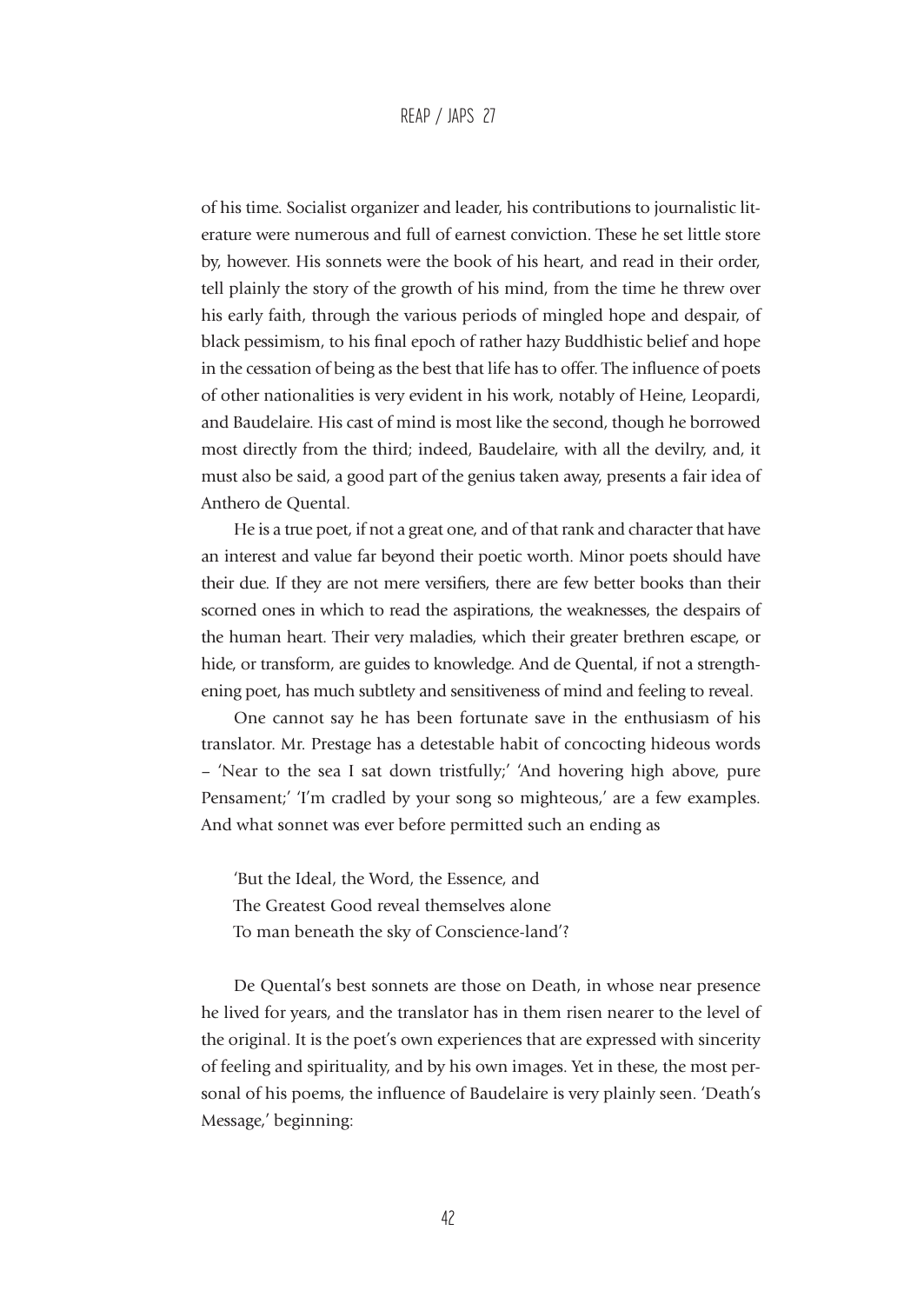## PROJECTOS / PROJECTS

'Oh! let the toilers come to me secure; Oh! suffer all the suffering to come near; And those who, worn by sorrows long and sure, Eye their vain deeds at which they mock and jeer,'

is too good only to disappoint us by comparison; but perhaps it partly earns our sympathies because it suggests echoes of that greater one, which was probably de Quental's model for all he wrote on the consolation of his later days:

'An angel is it, in whose touch magnetic Dwell rest and gift of dreams ecstatic, Who smoothes the bed where shivering misery lies. The glory of the gods, the mystic store, The poor man's purse, his fatherland of yore, The gateway opened unto unknown skies.'

7. R[ichard] Garnett, "["Zara"], From the Portuguese of Anthero de Quental," (London) *Thrush* (May 1901), 1:44:

> Blest, who through life in reverie hath past, Unwitting of its pinings and its throes, Lightly as shade on flowing waters cast, And passively as opes and shuts a rose. In likeness of a dream thy life was drest. Obscurely limned with vague and tender hue. Awakening thou didst smile, and turn to rest, Dreaming the interrupted dream anew.

8. *London Quarterly Review* (July 1901), 6:184:

Dr. Garnett's beautiful translation from the Portuguese of Anthero de Quental is one of the gems of the fifth number of *The Thrush*.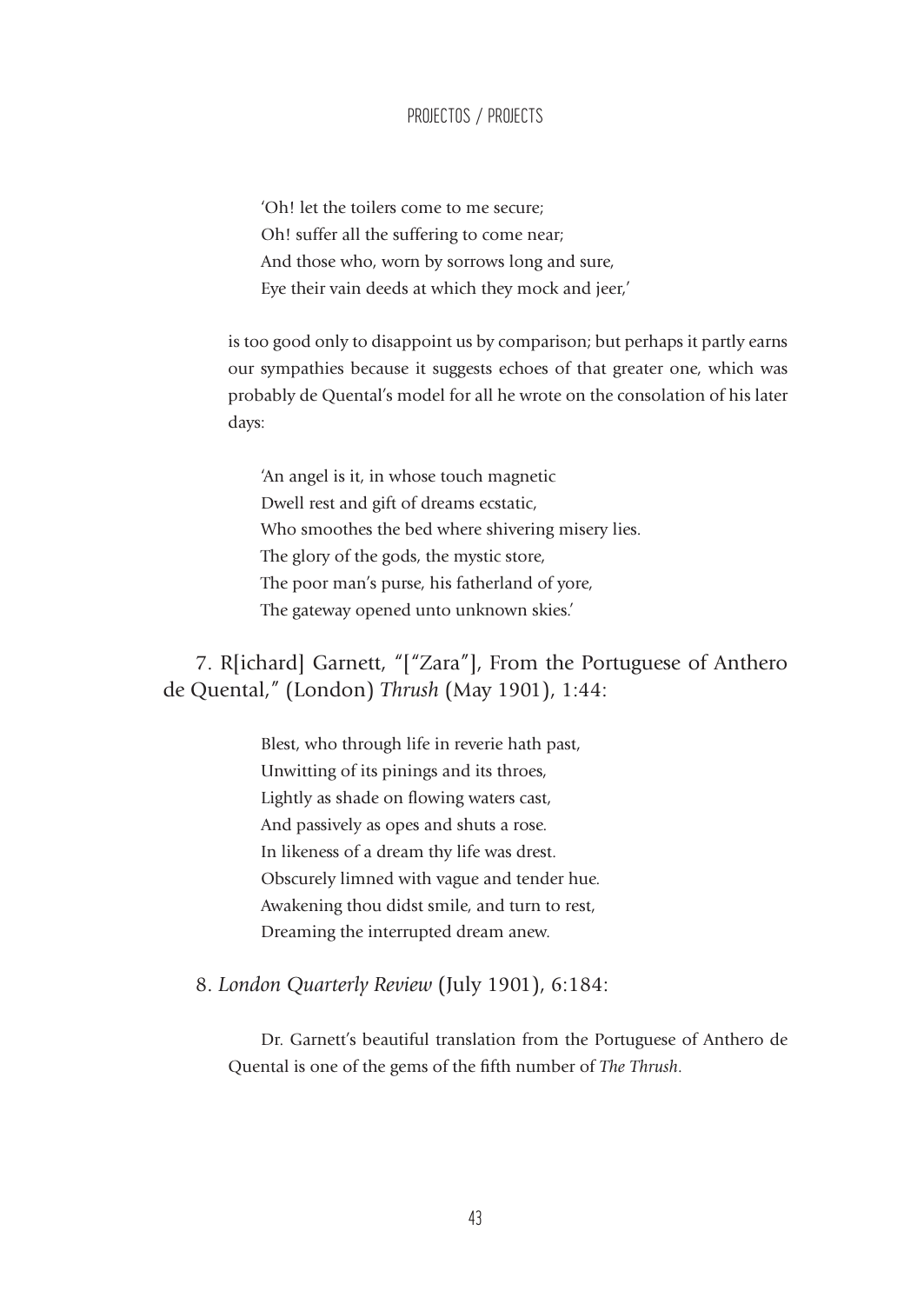REAP / JAPS 27

9. Anthero de Quental, *Zara*, 2nd ed. "Polyglotta [first ed., 1894] (Lisboa: Imprensa Nacional, 1925), 61-63. English translations of "Zara" by F.W. Driver (London), Edgar Prestage (Bowdon), and Helen S. Conant (New York).

10. Belle and Kermit Roosevelt, "Two Book Hunters in South America," (New York) *Bookman* (Oct. 1916), 44:137:

> In Brazil "Portuguese poets and playwrights like Almeda [*sic*] Garrett, Bocage, Quental and Guerra Junqueiro; and historians and novelists such as Herculano, Eça de Queiroz or Castello Branco are widely read.

11. Aubrey F. G. Bell, "Some Aspects of Portuguese Literature" (London)

*Fortnightly Review* (June 1922), 111: 1008-17. Refers to Antero twice: Gil Vicente's "lyrical genius" becomes

> accomplished and philosophic in Quental" (1013), and Portuguese writers "have excelled chiefly in works not requiring prolonged effort, in the sonnets of Camões, Diogo Bernardez, Bocage, Quental (…) (1016).

12. Unsigned. Review of Aubrey F. G. Bell's *Studies in Portuguese Literature* and *Poems from the Portuguese*. *The Athenæum*, no. 4500 (Jan. 2, 1914), 129-30:

Anthero de Quenthal, Portugal's modern poet of hope and light, for whom João de Deus wrote the splendid epitaph, died by his own hand.

Aqui jaz pó; eu não: eu sou quem fui, Rajo animado de uma luz celeste, A qual a morte as almas restitue, Restituindo á terra o pó que as veste.